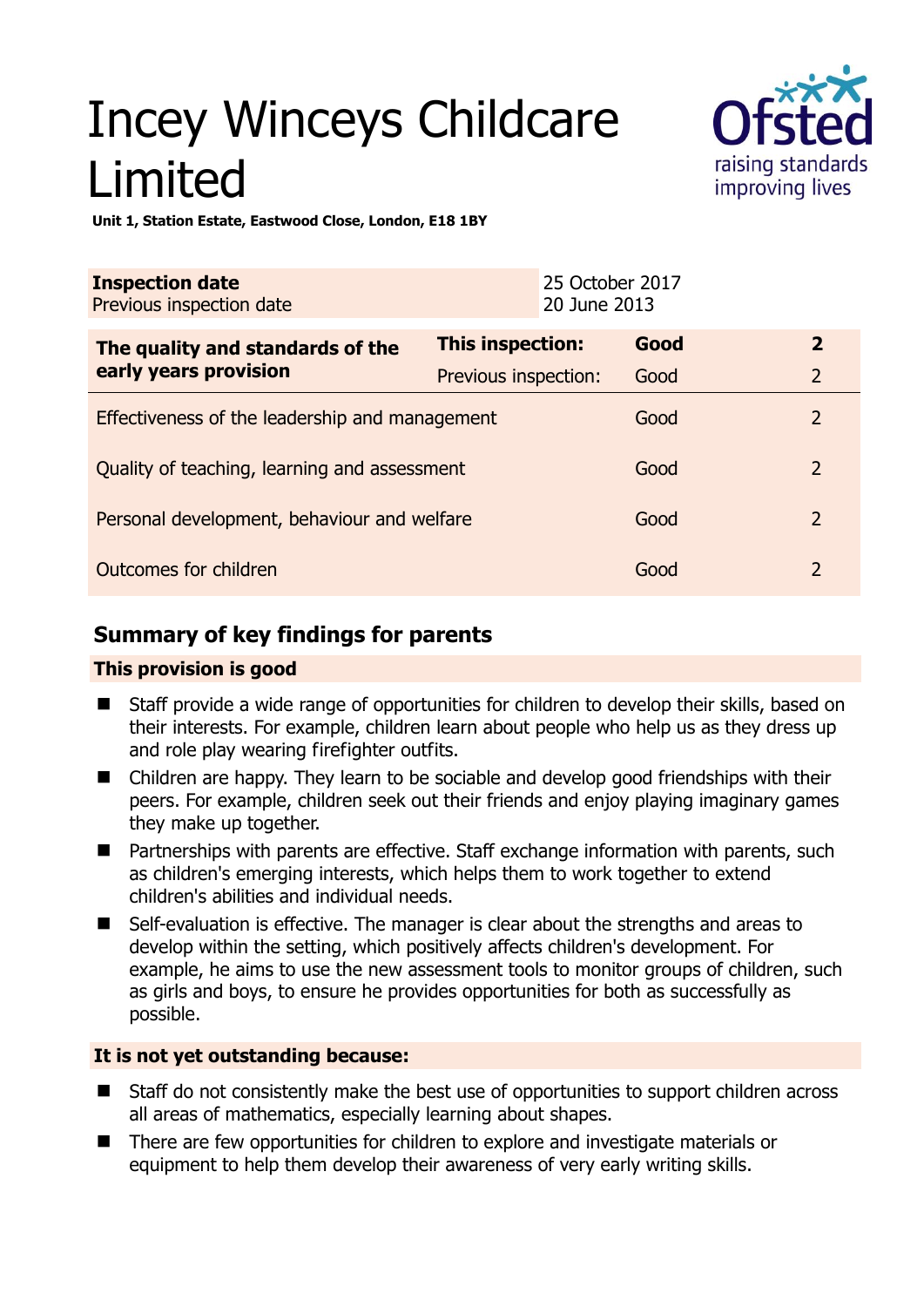# **What the setting needs to do to improve further**

#### **To further improve the quality of the early years provision the provider should:**

- make better use of opportunities to develop children's mathematical awareness of shapes
- increase the range of experiences for children to explore and investigate very early writing skills.

## **Inspection activities**

- The inspector observed children playing with friends, independently and with staff.
- The inspector spoke to parents, children and staff at appropriate times during the inspection.
- The inspector conducted a joint observation with the manager.
- The inspector held a meeting with the manager to discuss how he organises and manages the pre-school and supports children's learning and development.
- The inspector sampled a range of documents, including policies and procedures, staff suitability checks, and children's development records.

## **Inspector**

Tristine Hardwick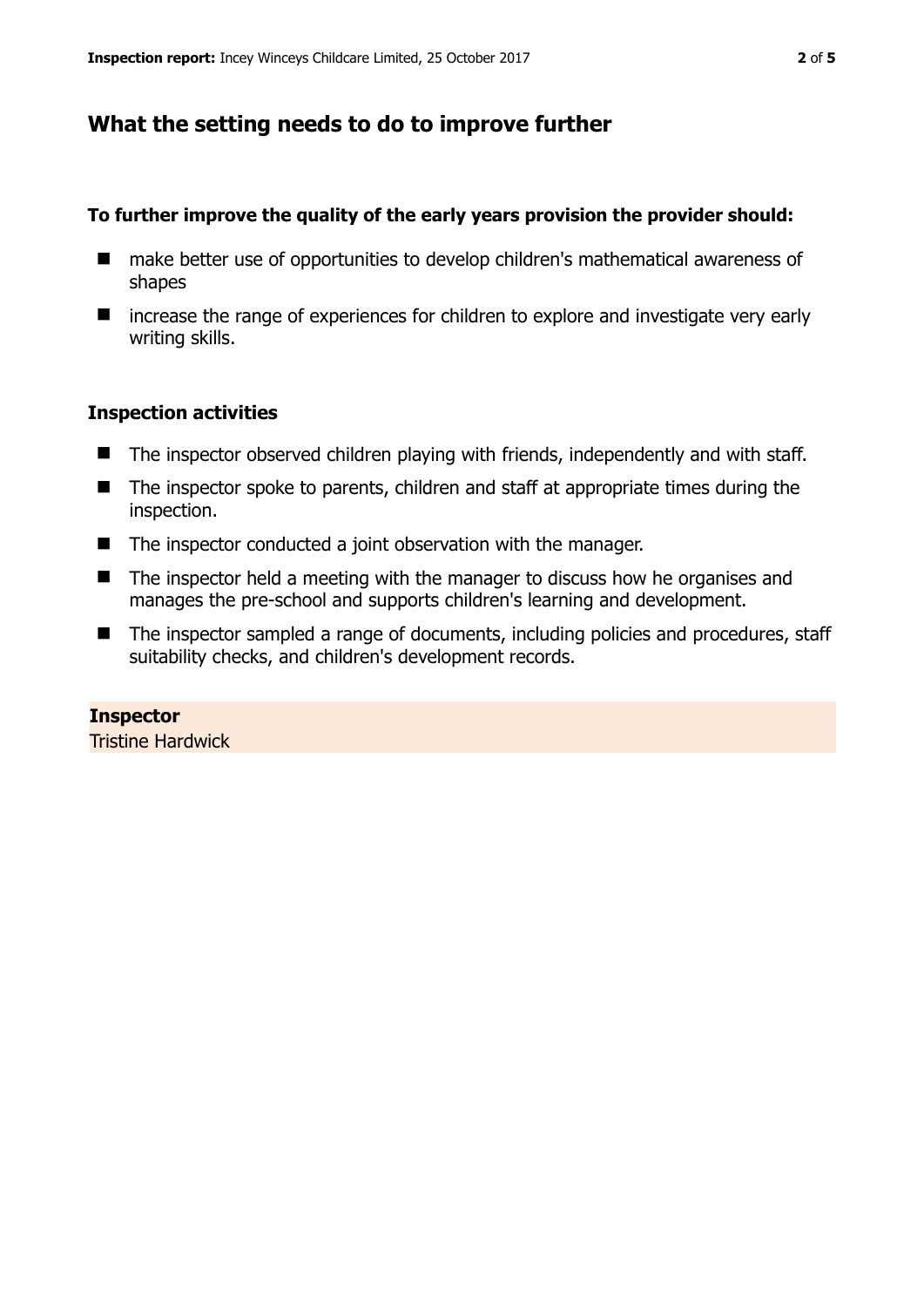## **Inspection findings**

#### **Effectiveness of the leadership and management is good**

The management team follows effective procedures to recruit new staff safely, such as completing relevant vetting checks. The manager continues to ensure staff are suitable to work with children through ongoing checks, such as health declarations. This helps to ensure children are safe at all times. Staff complete daily risk assessments to help ensure children play in safe and secure spaces. The manager monitors individual children's progress well. He frequently checks their progress to help him identify and plan to support any gaps in their development. The management team supports staff successfully. They meet regularly and discuss any concerns or identify any training needs. Most recently, staff have completed a sign language course to help support children who move from nursery to the pre-school, so they can support their emotional and communication needs as they settle. The manager and staff know how to identify and report any concerns they have about children. They follow clear procedures and keep up-to-date contact numbers on display, to report any concerns promptly. Safeguarding is effective.

#### **Quality of teaching, learning and assessment is good**

Staff interact effectively with children. As they play together, staff encourage children to think and develop their ideas successfully. For example, they help children to design and build their own houses from play bricks. This also extends children's smaller muscles and hand-to-eye coordination. Staff complete frequent observations and assess children's progress. This helps them to plan challenging experiences children enjoy, helping them to stay motivated to play and learn. Staff follow children's interests and play ideas well, such as discussing what firefighters need in their job when children dress up, helping to extend children's understanding of people's roles and motivate them to learn even more.

#### **Personal development, behaviour and welfare are good**

Staff are positive role models for children. They form close attachments with children, who show excitement when they arrive. Children show consideration and learn how they are similar and different to others, as they examine displays of other children's families. Children learn how to behave in groups, such as taking turns, and they wait patiently as they play matching games together. Staff support children's emotional needs effectively. They regularly praise children's achievements, such as when they correctly match pictures, to help develop positive self-esteem.

#### **Outcomes for children are good**

Children make good progress in relation to their starting points. They develop good physical skills and explore the local environment when they go on walks with staff. Children learn to use their imaginations during their pretend play. They learn to follow rules, such as tidying away their plates after eating. They complete simple tasks to develop their independence skills, such as washing their hands. Children prepare well for their next stages in learning and eventual move to school.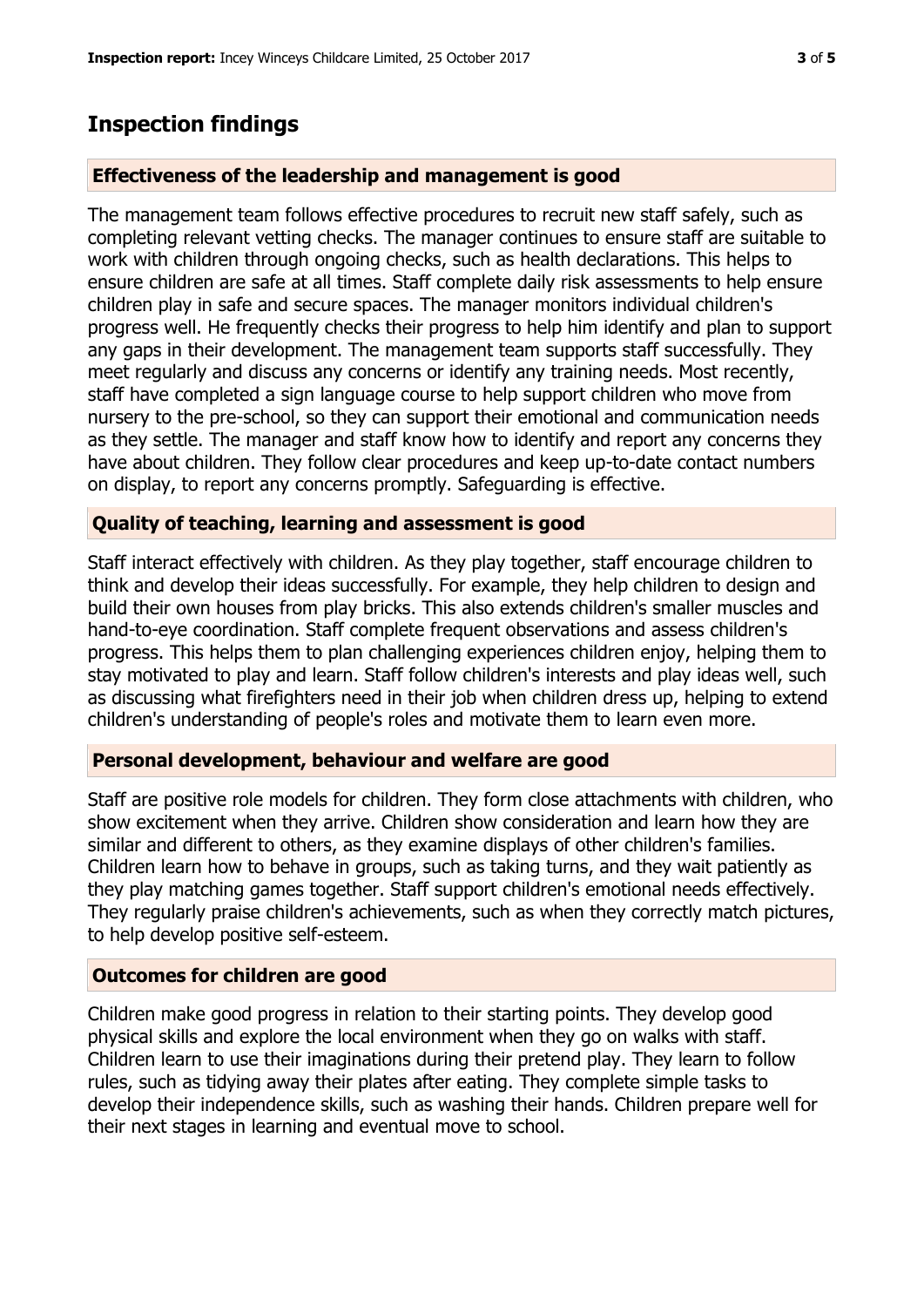# **Setting details**

| Unique reference number                             | EY432979                                                                             |  |  |
|-----------------------------------------------------|--------------------------------------------------------------------------------------|--|--|
| <b>Local authority</b>                              | Redbridge                                                                            |  |  |
| <b>Inspection number</b>                            | 1062516                                                                              |  |  |
| <b>Type of provision</b>                            | Full-time provision                                                                  |  |  |
| Day care type                                       | Childcare - Non-Domestic                                                             |  |  |
| <b>Registers</b>                                    | Early Years Register, Compulsory Childcare<br>Register, Voluntary Childcare Register |  |  |
| Age range of children                               | $3 - 4$                                                                              |  |  |
| <b>Total number of places</b>                       | 24                                                                                   |  |  |
| Number of children on roll                          | 20                                                                                   |  |  |
| Name of registered person                           | Incey Winceys Childcare Limited                                                      |  |  |
| <b>Registered person unique</b><br>reference number | RP905737                                                                             |  |  |
| Date of previous inspection                         | 20 June 2013                                                                         |  |  |
| <b>Telephone number</b>                             | 02085188001                                                                          |  |  |

Incey Winceys Childcare Limited registered in 2015. It is located in South Woodford in the London Borough of Redbridge. The pre-school is open each weekday from 7.30am to 6pm, 51 weeks of the year. There are four members of staff. Of these, three, including the manager, hold early years qualifications at level 3 and one holds a qualification at level 2. The nursery receives funding to provide free early education for children aged two, three and four years.

This inspection was carried out by Ofsted under sections 49 and 50 of the Childcare Act 2006 on the quality and standards of provision that is registered on the Early Years Register. The registered person must ensure that this provision complies with the statutory framework for children's learning, development and care, known as the early years foundation stage.

Any complaints about the inspection or the report should be made following the procedures set out in the guidance 'Complaints procedure: raising concerns and making complaints about Ofsted', which is available from Ofsted's website: www.gov.uk/government/organisations/ofsted. If you would like Ofsted to send you a copy of the guidance, please telephone 0300 123 4234, or email enquiries@ofsted.gov.uk.